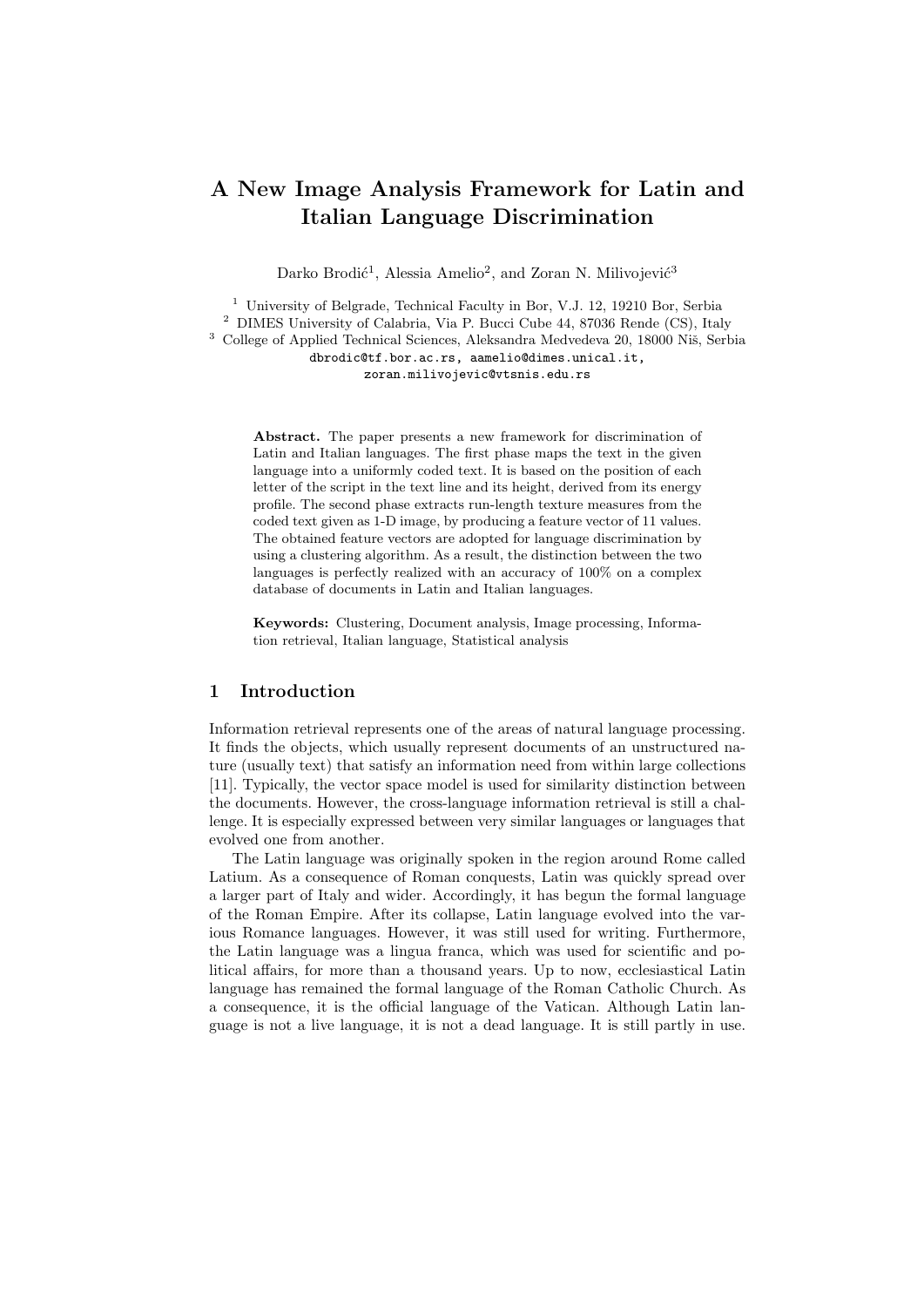Today, the Latin language is usually taught in order to translate Latin texts into modern languages. Because of this long tradition and of the influence on the modern languages, the study of Latin is extremely important for linguistic research. Italian language is one of the languages from the Romance language group, which is the closest to the Latin language. It comprises many dialects from the North to the South of Italy. However, the standard Italian language is virtually the only written language. Today, the standard Italian language is virtually the only dialect of culture in modern Italy, which is used as the language of intercommunication between different parts of Italy. To the very best of the author's knowledge, some aspects of evolving Latin into modern Italian language have been researched. Still, these aspects were completely linguistics in nature [5]. In contrast, we conducted the research in the direction of safe automatic differentiation of these languages in unsupervised manner.

In this paper, we propose a novel framework for the distinction between languages that evolved one from another. As an example, we use Latin and modern Italian languages. The framework includes the following stages: script coding, run-length texture analysis and clustering. The main novelty of the framework is the extension of a state-of-the-art clustering method and its application on document features for discrimination of languages evolved one into another. Because we deal with discrimination problem, unsupervised method is appropriate. The distinction between the two related languages is perfectly realized with an accuracy of 100%, which outperforms competitor methods.

The paper is organized in the following manner. Section 2 describes the proposed framework. Section 3 explains the experiment. Section 4 gives the results of the experiment and discusses them. Section 5 makes a conclusion.

# 2 The Proposed Framework

Our framework for Latin and modern Italian language discrimination is composed of the following three steps: (i) script coding, (ii) texture analysis, (iii) clustering. Script coding adopts the approach previously introduced by Brodić et al. [4]. In fact, it demonstrated to be successful for solving a critical task of closely related language discrimination [3]. In particular, given the text document as input, it maps each letter of the document to only four codes based on the corresponding position in the text line, representing the gray-level pixels of a 1-D image. Then, texture analysis is performed on the produced image in order to extract run-length texture features. In order to select the feature representation, three well-known types of texture features, run-length, co-occurrence and ALBP, have been evaluated on benchmark datasets of the same languages. Results demonstrated that run-length features obtain the best performances in language discrimination in this context. These features are discriminated by a new clustering method in order to detect classes representing documents written in two different languages.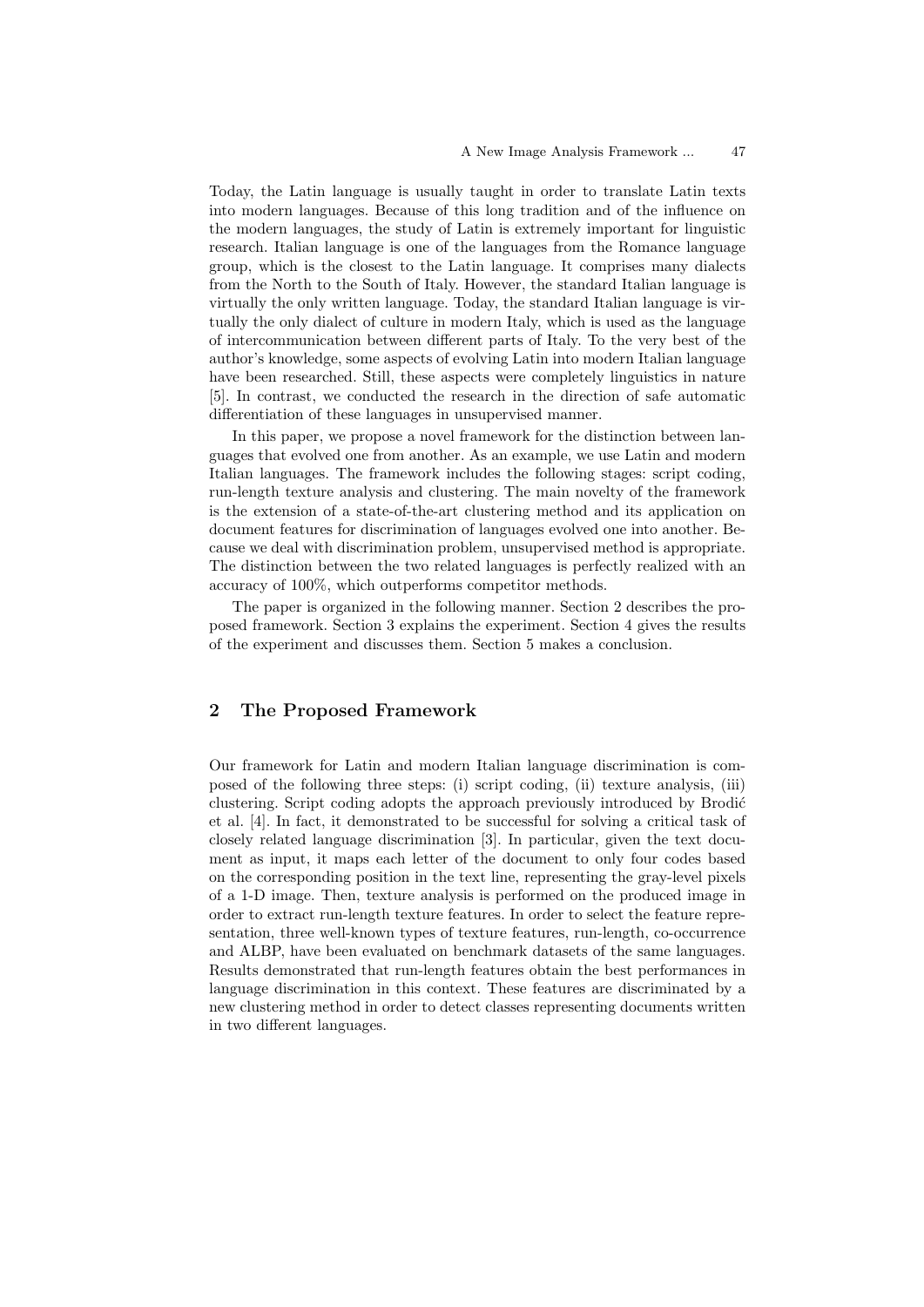48 Darko Brodić et al.

## 2.1 Script Coding

Text documents can be divided into text lines. Furthermore, each text line can be segmented by considering the energy of the script signs [9] into the four virtual lines [20]: top-line, upper-line, base-line and bottom-line. These lines track the following vertical zones in the text line area [20]: upper zone, middle zone and lower zone. The letters can be categorized based on their position in vertical zones of the line, that represents their energy profile. The short letters (S) are located into the middle zone only. The ascender letters (A) occupy the middle and upper zones. The descendent letters (D) are spread into the middle and lower zones. The full letters (F) enlarge over all vertical zones. Consequently, all letters can be classified as belonging to four different script types [4]. Fig. 1 depicts the script characteristics according to their position in the baseline.



Fig. 1. Virtual lines and vertical zones in the text line.

Each script type can be mapped into a different number code. Because there are only four script types, mapping is performed to four number codes  $\{0, 1, 2, \ldots\}$ 3}. Then, these codes are associated with four different gray levels to create an image. Fig. 2 illustrates the correspondence between script type number codes and gray levels.

| Omnia praeclara rara. | Tutte le cose eccellenti sono rare. |
|-----------------------|-------------------------------------|
| 10010 200001000 0000  | 10110 10 0000 0000110011 0000 0000  |
| 100102000010000000    | 101101000000000110011000000000      |
|                       |                                     |

Fig. 2. Script type number codes and their corresponding gray levels of the 1-D image.

Consequently, each text document is translated into a set of number codes  $\{0, 1, 2, 3\}$  corresponding to pixels of only four gray levels. It obtains a textured 1-D image  $I$ , which can be analyzed by adopting the texture analysis.

#### 2.2 Texture Analysis

Texture quantifies the intensity variation in the image area [16]. Hence, it is a powerful tool for the extraction of important properties like image smoothness, coarseness and regularity. Accordingly, the texture is useful to compute image statistical measures. Run-length statistical analysis is adopted to retrieve texture features and to evaluate texture coarseness [8]. A run is a set of consecutive pixels with the same gray-level value in the specific texture direction. The fine textures are characterized by long runs, while coarse textures include short runs.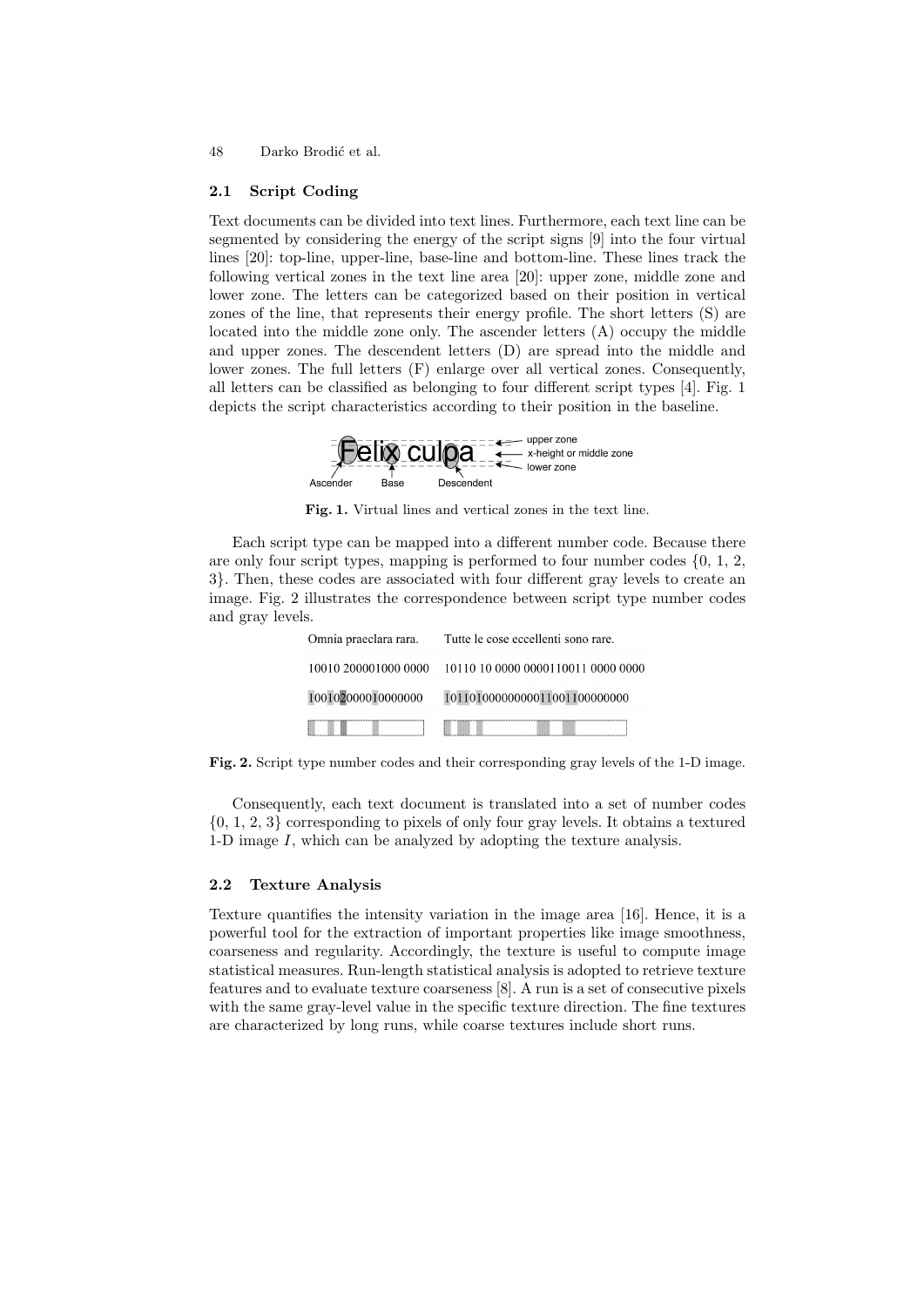Let I be an image of X rows, Y columns and L gray levels. The first step consists in building the run-length matrix P. It is created by fixing a direction and then counting how many runs are encountered for each gray level and length in that direction. Accordingly, a set of consecutive pixels with identical intensity values identifies a gray-level run. The row number of  $P$  is equal to  $L$ , i.e. the number of gray levels, while the column number of  $P$  is equal to the maximum run length R. In our case, a single element of the run-length matrix  $P(i, j)$  at position  $(i, j)$  represents the number of times a run of gray-level i and of length  $j$  occurs inside the image  $I$  (in our case, 1-D image).

Different texture features can be extracted from the P matrix [8]: (i) Short run emphasis (SRE), (ii) Long run emphasis (LRE), (iii) Gray-level non-uniformity (GLN), (iv) Run length non-uniformity (RLN), and (v) Run percentage (RP). The extraction of texture features from P includes also the following two measures [6]: (i) Low gray-level run emphasis (LGRE) and (ii) High gray-level run emphasis (HGRE). In Dasarathy et al. [7], other four texture features are proposed, based on the joint statistical measure of gray level and run length. They are: (i) Short run low gray-level emphasis (SRLGE), (ii) Short run high graylevel emphasis (SRHGE), (iii) Long run Low gray-level emphasis (LRLGE), and (iv) Long run high gray-level emphasis (LRHGE).

In this way, run-length statistical analysis extracts a total of 11 feature measures, defining a 11-dimensional feature vector for language representation.

## 2.3 Clustering

The aforementioned run-length feature vectors, each representing a document in Latin or modern Italian languages, are subjected to unsupervised classification by a clustering technique. It is adopted for discriminating between documents written in Latin language and documents written in modern Italian language. In order to find the classes in the data, we adopt the Genetic Algorithms Image Clustering for Document Analysis algorithm (GA-ICDA), previously introduced by Brodić et al. [3], modified to be suitable for languages evolved one into another. We call the modified version of this algorithm Genetic Algorithms Image *Clustering for Document Analysis-Plus* (GA-ICDA<sup>+</sup>). Next, we recall the main concepts underlying GA-ICDA and propose the modifications for GA-ICDA+.

GA-ICDA is a bottom-up clustering method representing the set of documents written in different languages or scripts as a weighted graph  $G = (V, E, W)$ . Each node  $v_i \in V$  is a document and each link  $e_{ij} \in E$  connects two nodes  $v_i$ and  $v_j$  to each other. A weight  $w_{ij} \in W$  associated to the link  $e_{ij}$  represents the similarity among the nodes  $v_i$  and  $v_j$ . For each node  $v_i$ , only a set of the other nodes  $V \setminus v_i$  in G is considered. This set is called h-nearest neighborhood of  $v_i$ [1]. It represents the set of nodes whose corresponding documents are the most similar to the document associated to  $v_i$ . Similarity between two nodes  $v_i$  and  $v_i$  is calculated as: 2

$$
w_{ij} = e^{-\frac{d(i,j)^2}{a^2}},\tag{1}
$$

where a is a scale parameter and  $d(i, j)$  is the distance between the document feature vectors of  $v_i$  and  $v_j$ . The  $L_1$  norm is adopted as distance, while h is a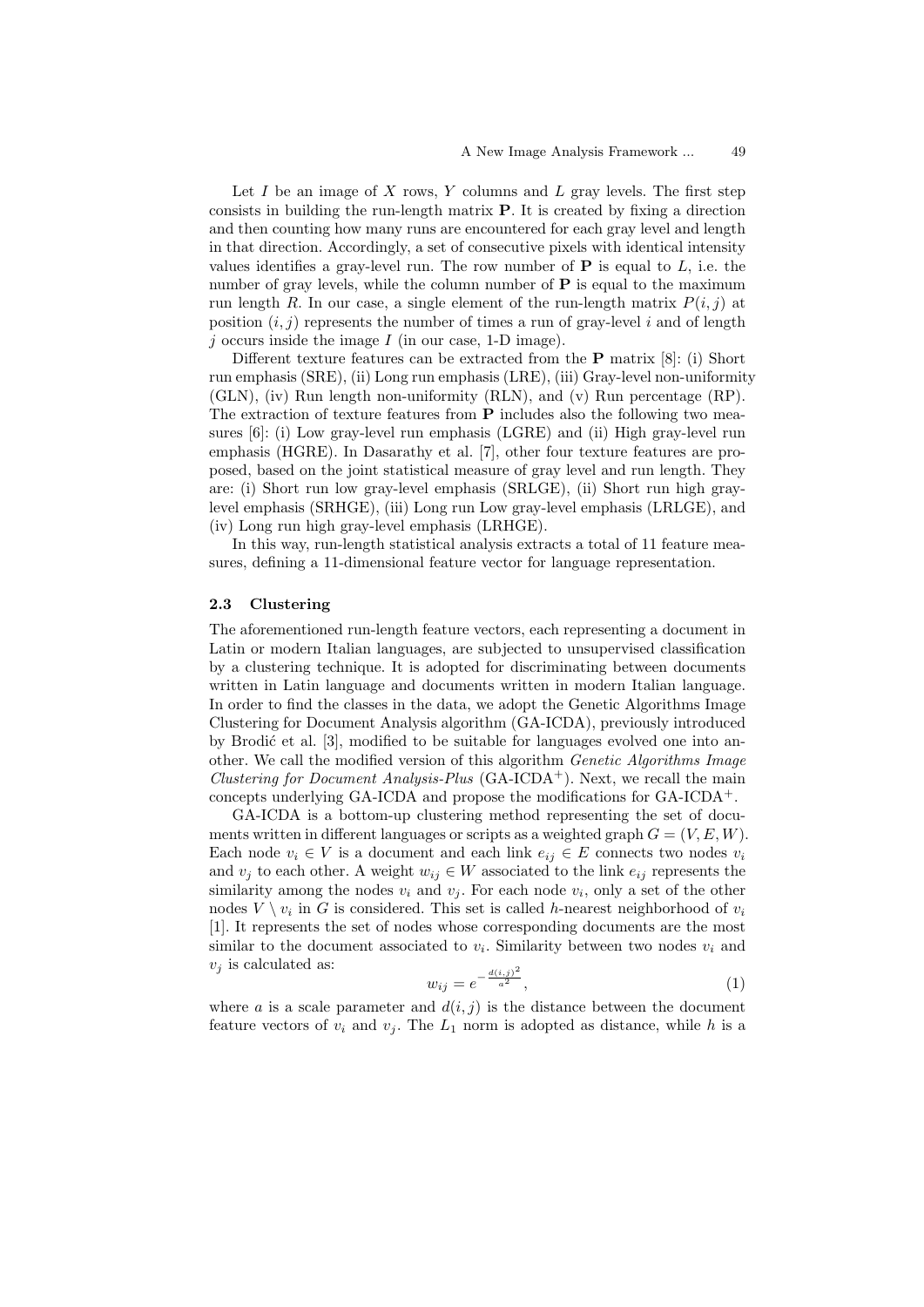#### 50 Darko Brodić et al.

parameter influencing the size of the neighborhood [1]. The h-nearest neighbor nodes of  $v_i$  are denoted as  $nn_{v_i}^h = \{nn_{v_i}^h(1), ..., nn_{v_i}^h(k)\}\$ , where k is the number of h-nearest neighbors. Then, a mapping  $f$  is defined between each node in  $V$ and an integer label,  $f: V \to \{1, 2, ..., n\}$   $n = |V|$ , realizing a node ordering. Finally, the difference is calculated between the label corresponding to the node  $f(v_i)$  and the labels corresponding to the nodes in  $nn_{v_i}^h$ ,  $|f(v_i) - f(nn_{v_i}^h(j))|$  $j = 1...k$ . Each node  $v_i$  in G is connected only to the nodes in  $nn_{v_i}^h$  whose label difference is less than a given threshold value T. It implies that only similar and "spatially" close nodes are connected to each other in G. The obtained node connections, weighted by the similarity values, are represented in terms of the adjacency matrix  $M$  of G. Then, G is subjected to a genetic method for finding the connected components representing the clusters of documents. After that, for correcting the local optima, a merging procedure is applied on the found clusters. In particular, pairs of clusters having minimum mutual distance are selected and repeatedly merged, until a fixed cluster number is reached. The distance is computed as the  $L_1$  norm between the two farthest document feature vectors, one for each cluster.

The first introduced modification in  $GA$ -ICDA<sup>+</sup> is the similarity computation among the graph nodes. The inner complex and variegate structure of the evolved language, like modern Italian, determines naturally higher distance values computed between the document feature vectors. Such a phenomenon may cause an anomaly in the similarity computation in Eq. (1). Consider  $v_i$  as a node in G with associated document feature vector  $d_i$ . If the distance  $d(i, j)$  between the vectors  $d_i$  and  $d_j$  of the nodes  $v_i$  and  $v_j$  is particularly high, because of the power by 2, the numerator of the exponent  $\frac{d(i,j)^2}{a^2}$  is very high, determining a similarity value which is zero. If it occurs much often for different pairs of document feature vectors, the adjacency matrix  $\bf{M}$  corresponding to the similarity matrix will be unjustifiably very sparse. In order to overcome this problem, the exponent of  $d(i, j)$  in Eq. (1) which is currently 2, is substituted by a parameter  $\alpha$  for obtaining a more flexible and smoothed characterization of the similarity. Consequently,  $w_{ij}$  in Eq. (1) begins:

$$
w_{ij} = e^{-\frac{d(i,j)^{\alpha}}{a^2}}.
$$
\n
$$
(2)
$$

The second introduced modification is the graph construction. Specifically, consider the second step of the procedure where, for each node  $v_i$ , only the h-nearest neighbors are maintained, which are "spatially" close to  $v_i$ , given a node ordering  $f$ . It is clear that it determines a reduction in the number of neighbors, and consequently in the number of outgoing links, for each node  $v_i$ . It obtains in most cases a better characterization of the graph connected components. When the document graph is particularly complex, like in this task of capturing differences between languages evolved one into another, a low value of the threshold  $T$  is necessary for determining good components. However, it causes the presence of isolated nodes, for which all the nearest neighbors are removed by the threshold T. In GA-ICDA this situation is not considered, because we obtain good components even if the  $T$  value is higher. Here we relax this constraint, by managing the presence of isolated nodes. They are "singleton" nodes for the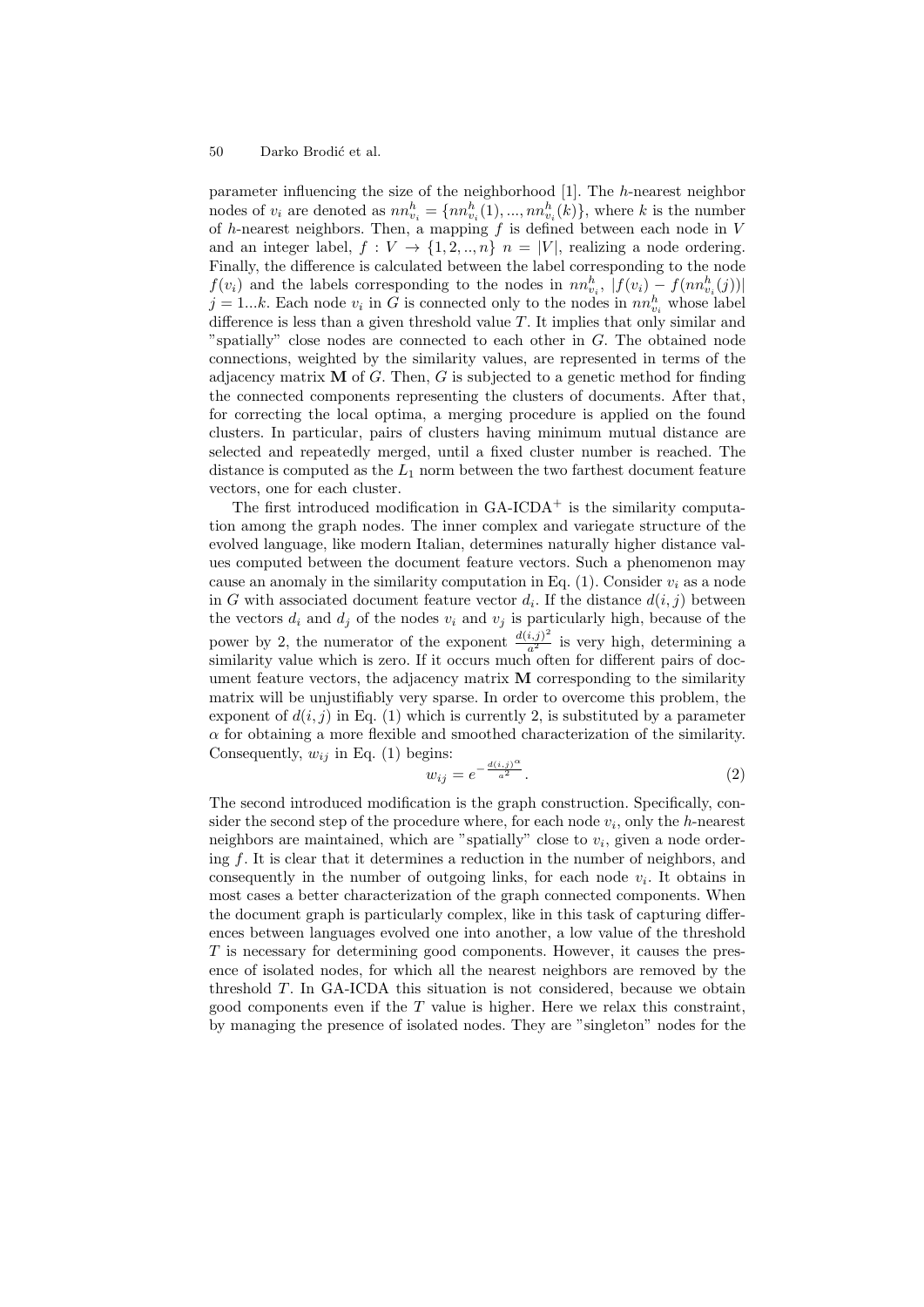genetic procedure, which is not able to add them inside any connected component, because of the absence of node neighbors. At the end of the procedure, they will be considered as "singleton" clusters and automatically managed by the final bottom-up strategy.

Fig. 3 shows an example of  $GA$ -ICDA<sup>+</sup> execution. From left to right, for each node in the distance matrix (6 nodes), the algorithm finds the 2-nearest neighbors (in grey). Then, for each node, the algorithm finds the neighbors with label difference smaller than  $T = 3$  with respect to the label of that node (in dotted grey), making the node 2 isolated. The adjacency matrix is obtained by computing the similarity values from the distance values by adopting Eq. (2)  $(\alpha = 1.5)$ .  $c_1$ ,  $c_2$  and  $c_3$  are the clusters detected from the genetic algorithm.  $c'_1$ and  $c'_2$  are the final clusters detected from the bottom-up merging procedure, with fixed cluster number  $nc = 2$ . They are obtained by computing the distances of cluster pairs and merging the singleton cluster  $c_2$  with  $c_3$  exhibiting the minimum distance value of 0.8.



Fig. 3. Example of GA-ICDA<sup>+</sup> execution.

# 3 Experimentation

As example of framework usage, an experiment is performed on a complex custom oriented database, publicly available at [10], composed of a set of 90 documents in Latin and modern Italian languages. Specifically, 50 out of 90 documents are given in Latin language and 40 out of 90 documents are given in modern Italian language. Documents count from 400 to 6000 characters each. 40 out of 50 Latin documents are extracted from Cicero's works (106 BC - 43 BC), in particular from De Inventione, De Oratore, De Optimum Genere Oratorum, De Natura Deorum and De Officiis. 10 out of 50 Latin documents are extracted from Virgil's Aenead (70 BC - 19 BC). The documents from the two different authors belong to a different historical period and the writing style of the two authors is also different. Consequently, recognition of common language is difficult. Modern italian documents are extracted from two well-known Italian newspapers, Il Sole 24 Ore and La Repubblica, and from websites. In particular, 20 out of 40 modern Italian documents are excerpts from newspapers and 20 out of 40 modern Italian documents are excerpts from the web. The writing style of the newspapers excerpts is different, because more "technical", than the writing style of the excerpts from the web, which is more "linear".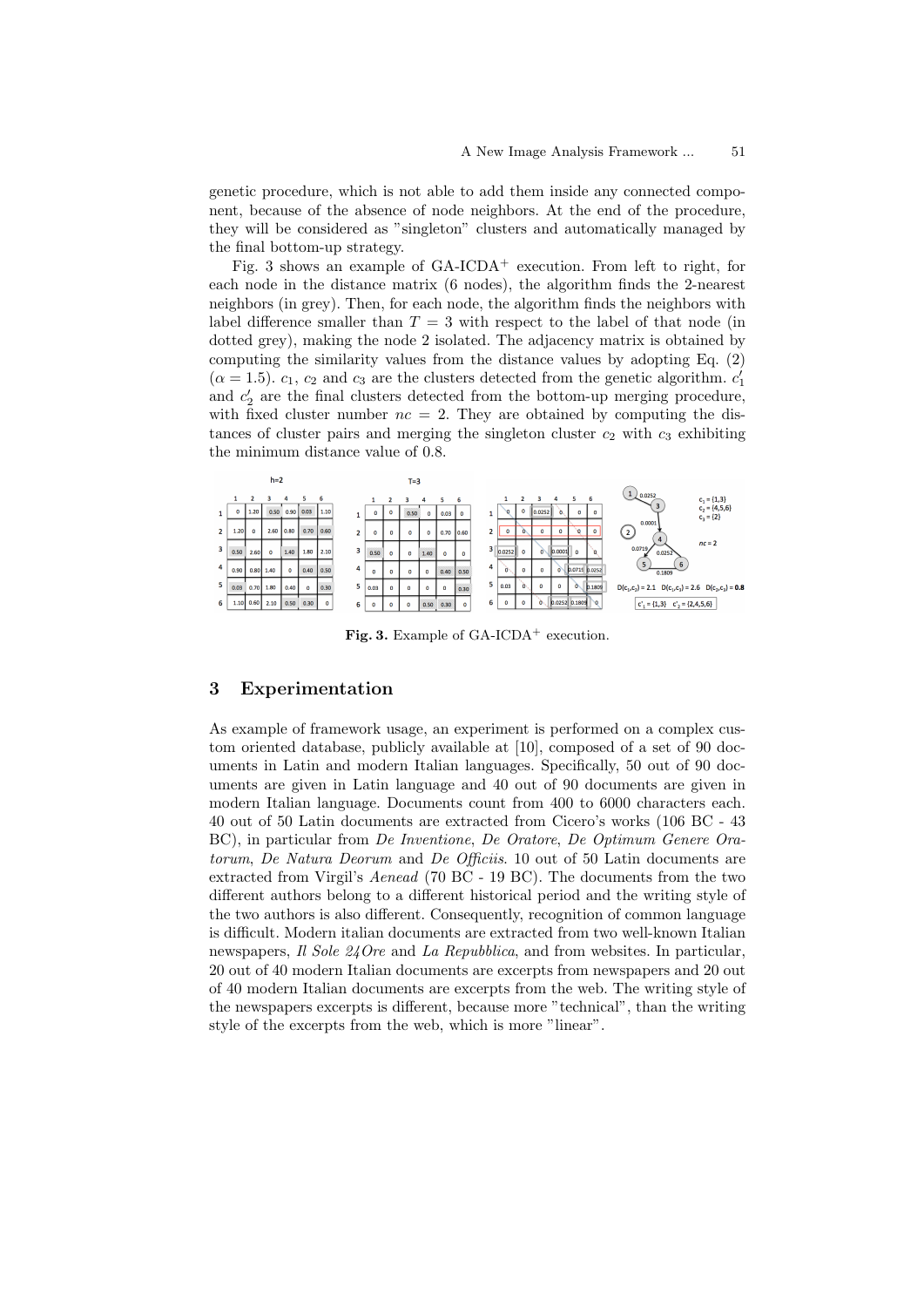52 Darko Brodić et al.

## 4 Results and Discussion

Next, we demonstrate the efficacy of our framework as a combination of feature representation and clustering method, in correctly discriminating between Latin and modern Italian documents. Specifically, we show in Table 1 the clustering results obtained from our framework (named as  $GA$ -ICDA<sup>+</sup>) on the custom oriented document database and compare them with the clustering results obtained from other five algorithms on the same database. They are three clustering methods, Hierarchical Clustering, K-Medians and Self-Organizing-Map (SOM), which are different well-known strategies for text document categorization [13],[15],[19]. In particular, we chose to adopt K-Medians instead of K-Means because the first one uses the same  $L_1$  norm as our method GA-ICDA<sup>+</sup> and because it is more robust to outliers than K-Means. The other two algorithms are the GA-IC framework for image database clustering [1] and the GA-ICDA framework [3], which is the extension of GA-IC for document database clustering, without the modifications introduced for  $GA$ -ICDA<sup>+</sup>. All the algorithms, K-Medians, hierarchical clustering, SOM, GA-IC and GA-ICDA adopt the same run-length feature vector representation used from GA-ICDA<sup>+</sup>.

Clustering results are showed in terms of five methods for performance evaluation: precision, recall and f-measure indexes [2],[12], purity, entropy, Normalized Mutual Information (NMI) [2],[17],[18] and Adjusted Rand Index (ARI) [14]. Precision, recall and f-measure are reported separately for each language class (Latin and modern Italian) in correspondence to each algorithm. For the other performance measures, purity, entropy, NMI and ARI, a single overall value is reported for each algorithm. Purity, entropy, NMI and ARI are well-known performance measures for clustering evaluation. On the contrary, the computation of precision, recall and f-measure requires that the correspondence between each cluster detected from the algorithm and the true language class is known. Consequently, we associate each cluster with the true language class whose corresponding number of documents is in majority in that cluster. The number of clusters nc found from the algorithms is also reported.

A trial and error procedure has been adopted on benchmark documents, different from the documents in the considered database, for tuning the algorithms parameters. The parameter values providing the best possible results on the benchmark documents have been adopted for clustering the custom oriented document database. Consequently, in K-Medians algorithm, the number of clusters is fixed to 2. In SOM algorithm, the dimension of a neuron layer is  $1 \times 2$ . The number of training steps for initial covering of the input space is 100 and the initial neighborhood size is 3. The distance between two neurons is computed as the number of steps separating each other. Hierarchical clustering adopts a bottom-up agglomerative strategy using  $L_1$  norm for distance computation. Average linkage is used for cluster distance evaluation. The obtained dendrogram is "horizontally" cut to obtain a number of clusters which is equal to 2. The  $h$ value of the neighborhood is fixed to 33 for GA-IC and GA-ICDA and to 43 for GA-ICDA<sup>+</sup> and the  $T$  threshold value to 9 for GA-ICDA and to 7 for GA-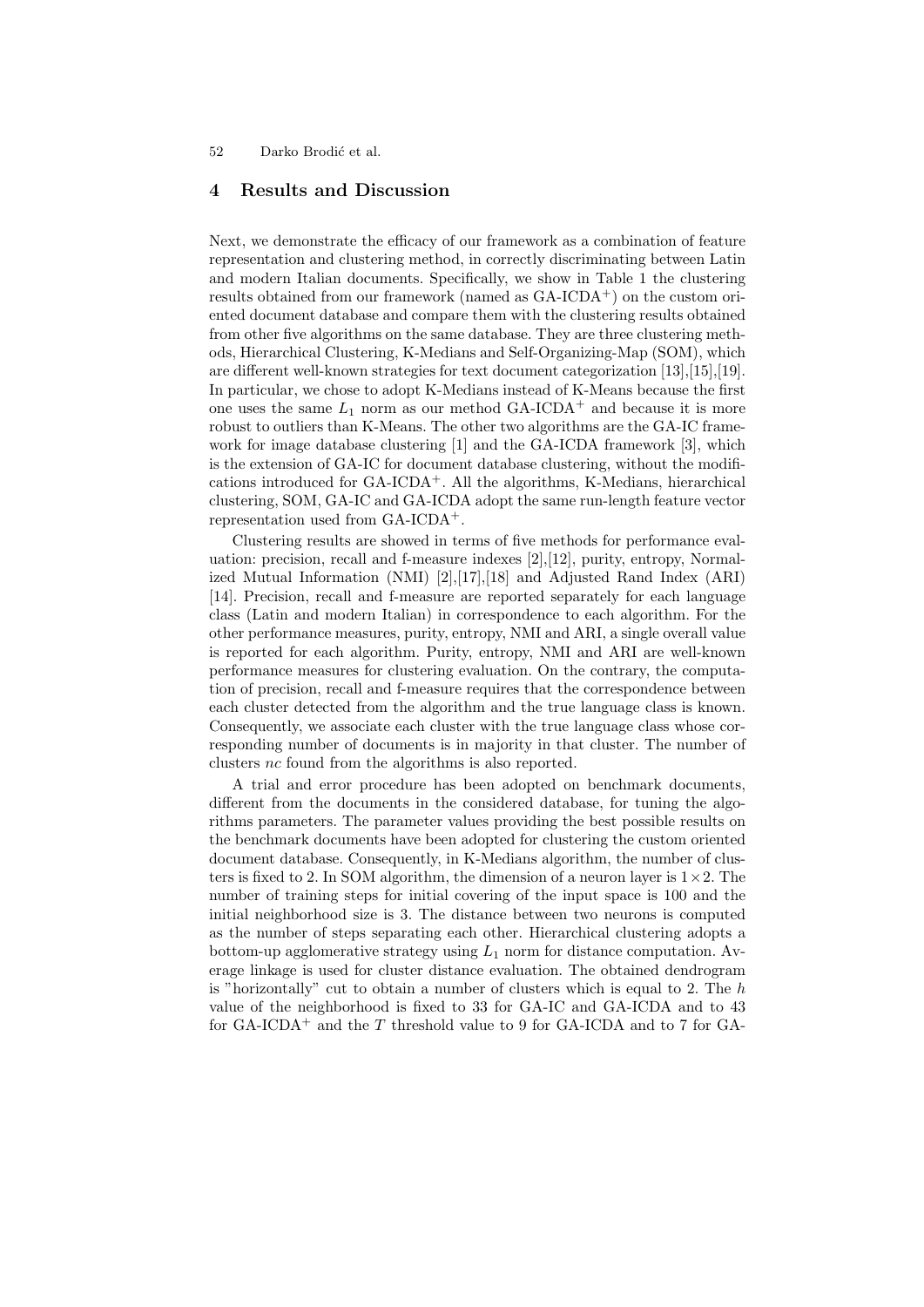ICDA<sup>+</sup>. The  $\alpha$  parameter for the similarity computation in GA-ICDA<sup>+</sup> is fixed to 1.5.

The algorithms have been implemented in MATLAB R2012a. Experiments have been run on a Desktop computer quad core 2.3GHz 4GB RAM and Windows 7. Each algorithm has been executed 100 times and the average values of each performance measure together with the standard deviation values (in parenthesis) have been reported. Our framework takes 55 s for each execution on the database of 90 documents.

| classes        | Precision | Recall   | F-Measure | Purity   | Entropy  | NMI      | ARI      | nc             |
|----------------|-----------|----------|-----------|----------|----------|----------|----------|----------------|
| Latin          | 1.0000    | 1.0000   | 1.0000    | 1.0000   | 0.0000   | 1.0000   | 1.0000   | $\overline{2}$ |
|                | (0.0000)  | (0.0000) | (0.0000)  |          | (0.0000) | (0.0000) | (0.0000) |                |
| modern Italian | 1.0000    | 1.0000   | 1.0000    |          |          |          |          |                |
|                | (0.0000)  | (0.0000) | (0.0000)  |          |          |          |          |                |
| Latin          | 1.0000    | 0.9000   | 0.9474    | 0.9444   | 0.2237   | 0.7428   | 0.7878   | $\overline{2}$ |
|                | (0.0000)  | (0.0000) | (0.0000)  | (0.0000) | (0.0000) | (0.0000) | (0.0000) |                |
| modern Italian | 0.8889    | 1.0000   | 0.9412    |          |          |          |          |                |
|                | (0.0000)  | (0.0000) | (0.0000)  |          |          |          |          |                |
| Latin          | 0.8113    | 0.8600   | 0.8350    | 0.8111   | 0.6215   | 0.2967   | 0.3803   | $\overline{2}$ |
|                | (0.0000)  | (0.0000) | (0.0000)  | (0.0000) | (0.0000) | (0.0000) | (0.0000) |                |
| modern Italian | 0.8108    | 0.7500   | 0.7792    |          |          |          |          |                |
|                | (0.0000)  | (0.0000) | (0.0000)  |          |          |          |          |                |
| Latin          | 0.5618    | 1.0000   | 0.7194    | 0.5667   | 0.4395   | 0.0243   | 0.0056   | $\overline{2}$ |
| Hierarchical   | (0.0000)  | (0.0000) | (0.0000)  | (0.0000) | (0.0000) | (0.0000) | (0.0000) |                |
| modern Italian | 0.4382    | 0.9750   | 0.6047    |          |          |          |          |                |
|                | (0.0000)  | (0.0000) | (0.0000)  |          |          |          |          |                |
| Latin          | 0.8116    | 0.8616   | 0.8358    | 0.8120   | 0.6195   | 0.2987   | 0.3825   | $\overline{2}$ |
|                | (0.0010)  | (0.0055) | (0.0031)  | (0.0030) | (0.0069) | (0.0070) | (0.0078) |                |
| modern Italian | 0.8126    | 0.7500   | 0.7800    |          |          |          |          |                |
|                | (0.0061)  | (0.0000) | (0.0028)  |          |          |          |          |                |
| Latin          | 0.8113    | 0.8600   | 0.8350    | 0.8111   | 0.6215   | 0.2967   | 0.3803   | $\overline{2}$ |
|                | (0.0000)  | (0.0000) | (0.0000)  | (0.0000) | (0.0000) | (0.0000) | (0.0000) |                |
| modern Italian | 0.8108    | 0.7500   | 0.7792    |          |          |          |          |                |
|                | (0.0000)  | (0.0000) | (0.0000)  |          |          |          |          |                |
|                |           |          |           |          |          | (0.0000) |          |                |

Table 1. Results of Latin and modern Italian document clustering.

We observe that our framework, which is the combination of run-length features and  $GA$ -ICD $A$ <sup>+</sup> clustering method, performs successfully, overcoming all the other clustering methods (see Table 1). In fact,  $GA$ -ICDA<sup>+</sup> obtains the perfect distinction between Latin and modern Italian documents, with a number of clusters equal to 2, precision, recall and f-measure values of 1.00 for both Latin and modern Italian language classes, purity, NMI and ARI values of 1.00 and an entropy value of 0.00. Furthermore, standard deviation values are always zero, demonstrating the stability of the result. It is interesting to observe as GA-IC algorithm is not able to well discriminate the languages. Although the number of found clusters is exactly 2, the f-measure values are 0.83 for Latin and 0.78 for modern Italian, the purity value is 0.81, the NMI value is quite low and equal to 0.30, together with the value of ARI which is 0.38 and the high value of entropy which is 0.62. This means that the found clusters contain mixed Latin and modern Italian documents. The GA-ICDA procedure performs considerably better than GA-IC for this task. In fact, it exhibits f-measure values of 0.95 for Latin and 0.94 for modern Italian, a purity value of 0.94, a entropy value of 0.22 and NMI and ARI values of respectively 0.74 and 0.79. It indicates that GA-ICDA is more apt to deal with document data than GA-IC. However, the best result is given from  $GA$ -ICDA<sup>+</sup>, demonstrating the efficacy of the performed modifications. About the other algorithms, we can observe that a pure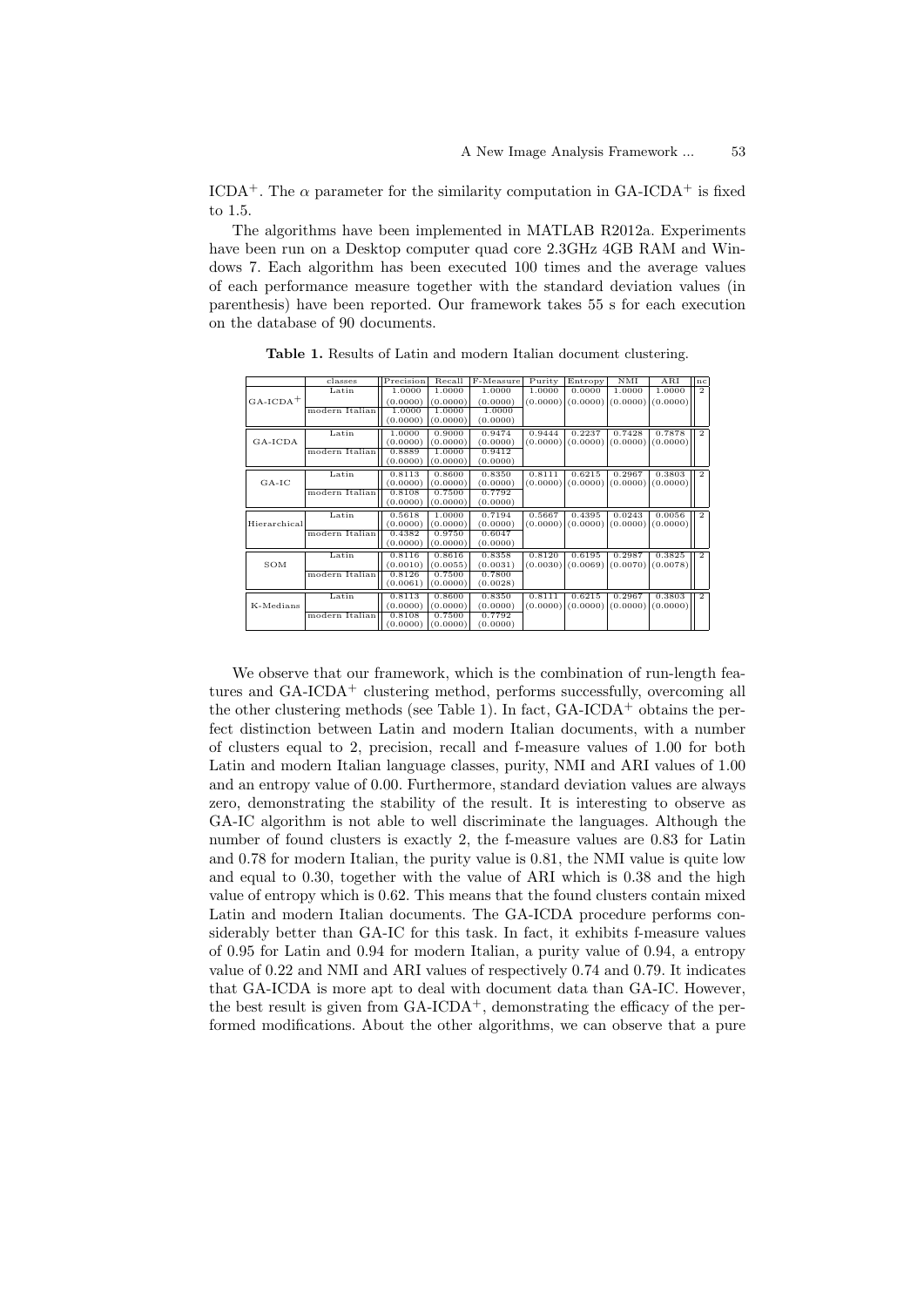bottom-up strategy like hierarchical clustering is not able to outperform the GA-IC, GA-ICDA and GA-ICDA<sup>+</sup> evolutionary strategies. In fact, it reaches f-measure values of 0.72 and 0.60 for respectively Latin and modern Italian, a purity value of 0.57, a entropy value of 0.44 and very low NMI and ARI values of respectively 0.02 and 0.006. It is also worth to note that the results of GA-ICDA, adopting together an evolutionary method and a bottom-up refinement procedure, are better than both the pure evolutionary procedure of GA-IC and the pure bottom-up strategy of hierarchical clustering. It demonstrates the efficacy of the combination of both the evolutionary and bottom-up methods in document clustering. The SOM results are very similar to the results obtained from GA-IC. In fact, the f-measure values are equal to 0.83 for Latin and 0.78 for modern Italian, the purity and entropy values are respectively 0.81 and 0.62, the NMI and ARI values are quite low and respectively 0.30 and 0.38. K-Medians also obtains results which are similar to the results of SOM and GA-IC, with a f-measure value of 0.83 for Latin and 0.78 for modern Italian, purity, NMI and ARI values of respectively 0.81, 0.30 and 0.38 and a very high entropy value of 0.62. It indicates that GA-IC, SOM and K-Medians are trapped into a recurrent solution consisting of mixed clusters of documents in Latin and modern Italian languages.

# 5 Conclusions

The paper introduced a new framework for the discrimination between documents written in Latin and modern Italian languages. It is characterized by the position of each script letter in the baseline, derived by its energy profile, for mapping into uniformly coded text. The statistical analysis of the coded text, represented as an image, is performed by the run-length matrix calculation for texture feature extraction. The obtained feature vectors revealed satisfactory dissimilarity of the documents in different languages. Such a dissimilarity is the basis for successfully document clustering by the extension of a state-of-the-art classification tool GA-ICDA+. Experimental results demonstrated the superiority of the new framework with respect to the other clustering methods. Future work will extend the experiment to larger databases and multiple types of language feature representations.

Acknowledgments. This work was partially supported by the Grant of the Ministry of Education, Science and Technological Development of the Republic Serbia, as a part of the project TR33037. Authors are fully grateful to Ms. Zagorka Brodić, professor of French and Serbo-Croatian languages, for the helpful discussions about Latin and Italian languages.

## References

1. Amelio, A. and Pizzuti, C.: A new evolutionary-based clustering framework for image databases. In: Image and Sign. Proc., June 30-July 2, Cherbourg, Normandy, France, 8509:322-331 LNCS, Springer, 2014.